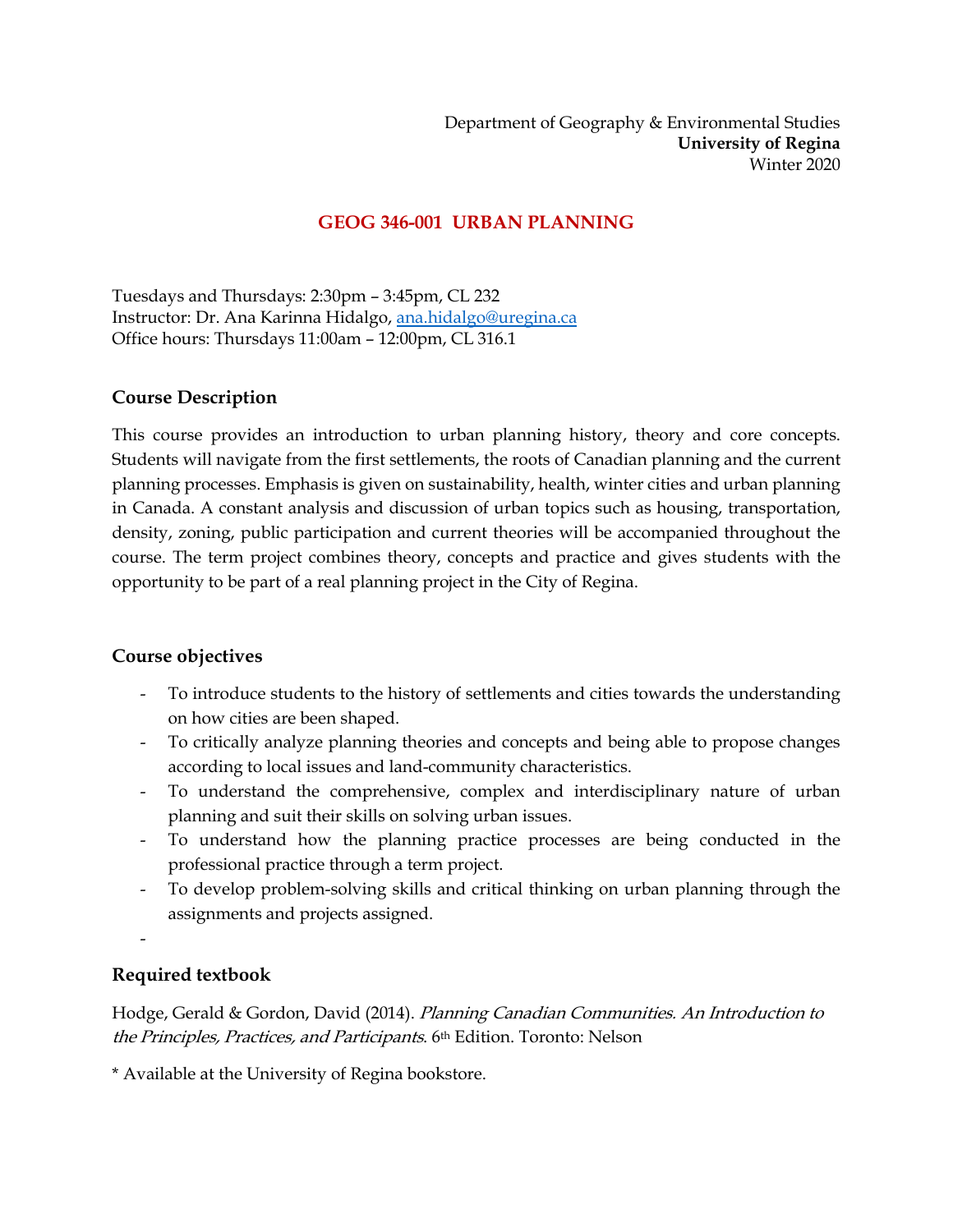### **Suggested readings**

Fainstein, S. & Defilippis, J. [Eds]. (2016). *Readings in Planning Theory*. 4<sup>th</sup> Edition. West Sussex: Willey Blackwell.

Pressman, N. (2004). Shaping Cities for Winter. Climatic Comfort and Sustainable Design. Prince George: Winter Cities Association.

Thomas, R. [Ed]. (2016). Planning Canada. A Case Study Approach. Don Mills: Oxford University Press Canada

### **Evaluation Criteria and Grading Scheme**

| Participation in class and community planning project | 10%        |
|-------------------------------------------------------|------------|
| Midterm exam                                          | <b>20%</b> |
| Planning essay                                        | 25%        |
| Public engagement proposal                            | 15%        |
| Neighbourhood Plan framework                          | 30%        |

All assignments must be submitted at the beginning of the class on the due date. Late penalties of 10% of the assignment's value per day. No submissions will be accepted after one week of the deadline.

# **Course Schedule**

| Week           | <b>Dates</b> | <b>Topic</b>                                         | <b>Readings</b><br>(textbook chapters) |
|----------------|--------------|------------------------------------------------------|----------------------------------------|
| 1              | Jan. 7, 9    | Neighbourhood, community, city and urban             | 1, 2                                   |
|                |              | planning. Introduction. Beginning of today's cities. |                                        |
| $\mathcal{P}$  | Jan. 14, 16  | Urban history. Canadian communities from the         | 3, 4                                   |
|                |              | 19th century to 1945.                                |                                        |
| 3              | Jan. 21, 23  | Growth of Canadian community planning (1945 -        |                                        |
|                |              | 2010). Canadian cities.                              | $5, *$                                 |
|                |              | Planning Essay - What shapes a city or community?    |                                        |
|                |              | $($ Jan 23 $)$                                       |                                        |
| $\overline{4}$ | Jan. 28, 30  | Community plan making: normative and technical.      |                                        |
|                |              | Regional and metropolitan plan areas. What's in      | $6, 8, *$                              |
|                |              | place.                                               |                                        |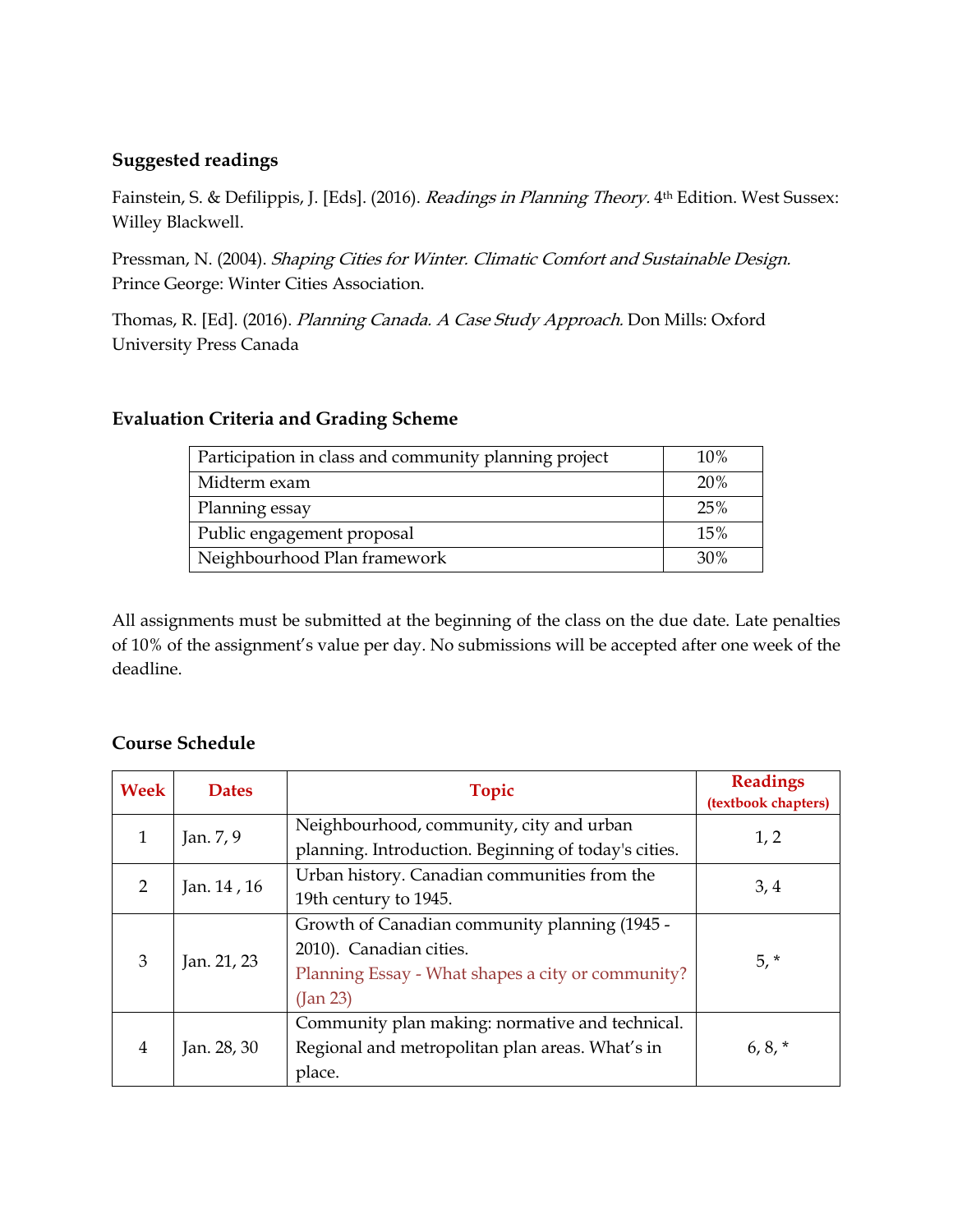| 5              | Feb. 4, 6                           | Urban community plan. Small towns in rural and<br>northern regions.                                                               | 9,10        |
|----------------|-------------------------------------|-----------------------------------------------------------------------------------------------------------------------------------|-------------|
| 6              | Feb. 11, 13                         | Indigenous land. Sustainability and winter cities.<br>Midterm (Feb.13)                                                            | ¥           |
| $\overline{7}$ | Feb. 18, 20                         | <b>Winter break</b>                                                                                                               |             |
| 8              | Feb. 25, 27                         | Secondary and special area plans. Neighbourhood<br>and district plan. Planning at a different scale.                              | 11          |
| 9              | Mar. 3, 5                           | Infrastructure systems: community connection and<br>channels. Natural and built environments. Diverse<br>and healthy communities. | 7, 12, 13   |
| 10             | Mar. 10, 12                         | Decision making. Participation in community<br>planning. Public engagement.<br>Design of a public engagement event (Mar. 12)      | $14, 15, *$ |
| 11             | Mar. 17, 19                         | Land use regulation, zoning. Policy tools. Housing,<br>sprawl, NIMBY, density and privacy.                                        | 16, 17, Ep. |
| 12             | Mar. 24, 26                         | Analyzing the community: from stakeholders to the<br>site. Survey and community inventory.                                        | $\star$     |
| 13             | Mar. 31-<br>Apr. 2                  | A framework for the city neighbourhood planning.<br>Channel, container, social and health artifact.                               | $\star$     |
| 14             | Apr. 7, 9                           | Project development. Proposal, framework and<br>poster.                                                                           |             |
| 15             | Examination<br>Apr. 21,<br>$2-5$ pm | Final presentations and learning review.                                                                                          |             |

\*Additional required readings will be available on UR Courses.

# **Policies**

1. Students are expected to attend ALL lectures and make every attempt to be on time. Students are highly suggested to attend community and/or City of Regina events as required along the term.

2. Readings will serve as the basis for course lectures and class participation. Students are expected to have read the required weekly readings before the class.

3. Students are expected to participate in a respectful manner in class discussions, project and small groups.